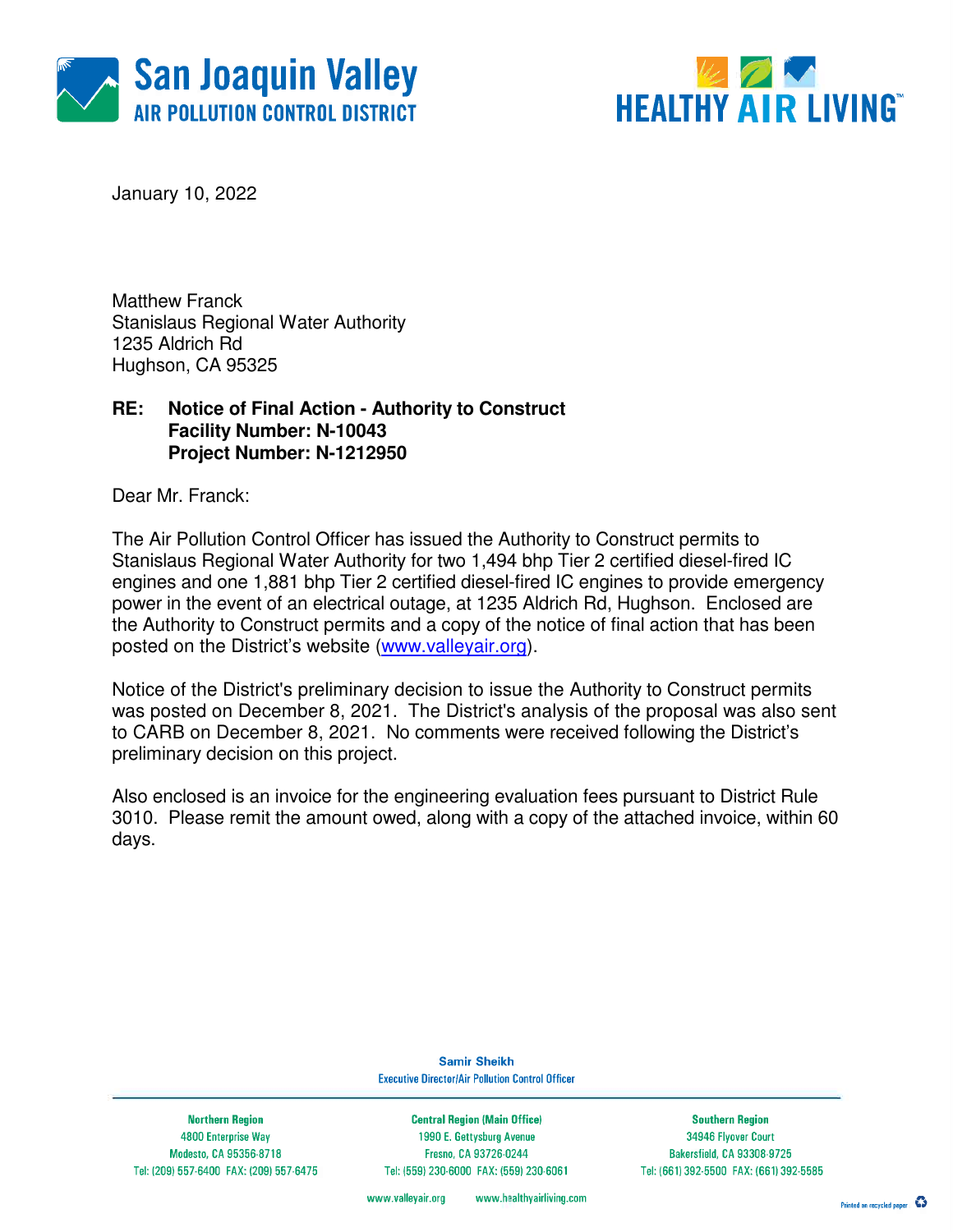Mr. Matthew Franck Page 2

Thank you for your cooperation in this matter. If you have any questions, please contact Mr. Nick Peirce at (209) 557-6400.

Sincerely,

low for

Brian Clements Director of Permit Services

BC:jy

**Enclosures** 

cc: Courtney Graham, CARB (w/ enclosure) via email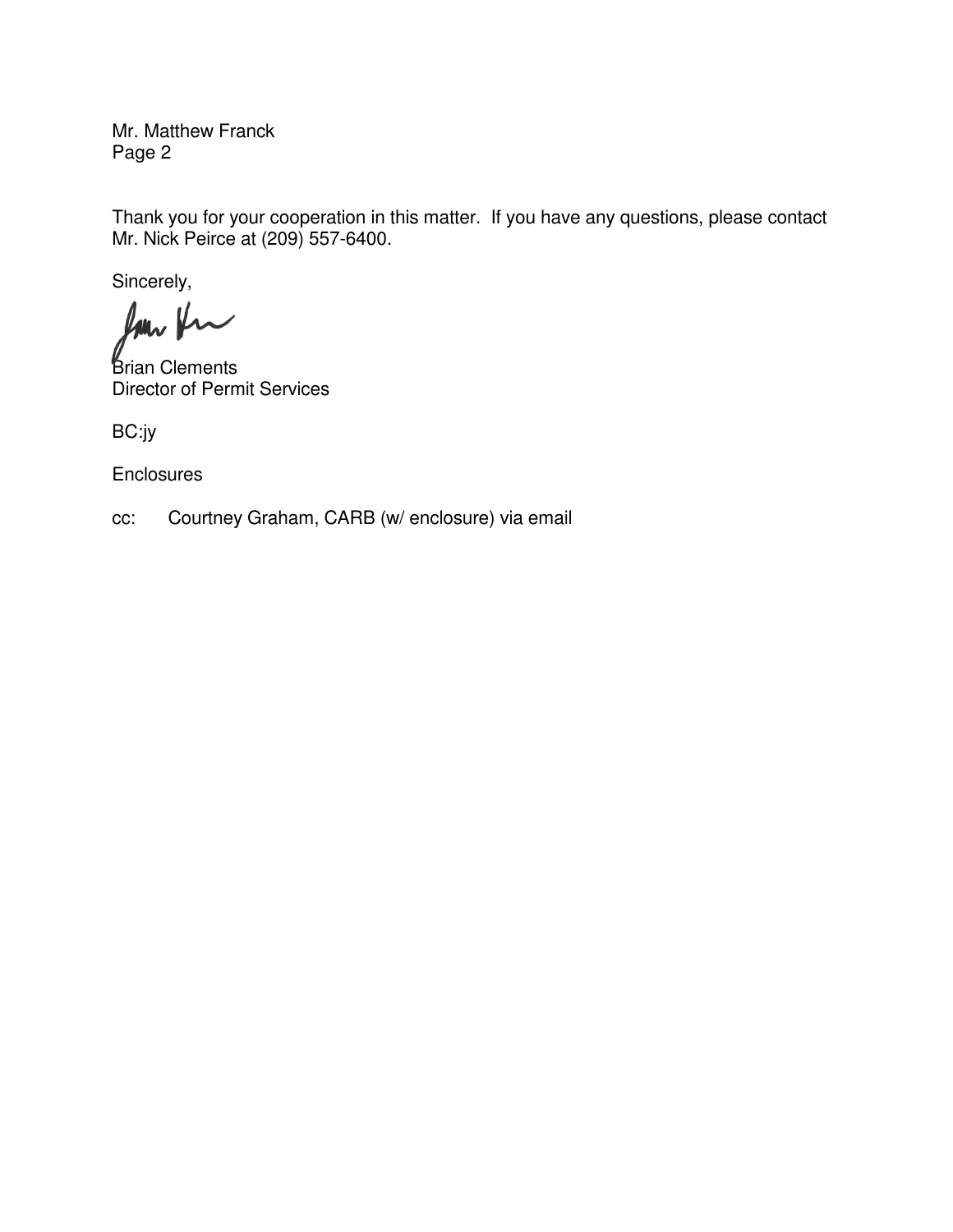



# **AUTHORITY TO CONSTRUCT**

**PERMIT NO:** N-10043-1-0 **ISSUANCE DATE:** 01/10/2022

**LEGAL OWNER OR OPERATOR:** STANISLAUS REGIONAL WATER AUTHORITY **MAILING ADDRESS:** 1235 ALDRICH ROAD HUGHSON, CA 95326

**LOCATION:** 1235 ALDRICH ROAD HUGHSON, CA 95326

### **EQUIPMENT DESCRIPTION:**

1,494 BHP (INTERMITTENT) KOHLER MODEL KD27V12 TIER 2 CERTIFIED DIESEL-FIRED EMERGENCY STANDBY IC ENGINE POWERING AN ELECTRICAL GENERATOR AT THE RAW WATER PUMP STATION

## **CONDITIONS**

- 1. No air contaminant shall be released into the atmosphere which causes a public nuisance. [District Rule 4102]
- 2. No air contaminant shall be discharged into the atmosphere for a period or periods aggregating more than three minutes in any one hour which is as dark as, or darker than, Ringelmann 1 or 20% opacity. [District Rule 4101]
- 3. Particulate matter emissions shall not exceed 0.1 grains/dscf in concentration. [District Rule 4201]
- 4. The exhaust stack shall vent vertically upward. The vertical exhaust flow shall not be impeded by a rain cap (flapper ok), roof overhang, or any other obstruction. [District Rule 4102]
- 5. This engine shall be equipped with a non-resettable hour meter with a minimum display capability of 9,999 hours, unless the District determines that a non-resettable hour meter with a different minimum display capability is appropriate in consideration of the historical use of the engine and the owner or operator's compliance history. [District Rule 4702 and 17 CCR 93115]
- 6. Only CARB certified diesel fuel containing not more than 0.0015% sulfur by weight is to be used. [District Rules 2201 and 4801, and 17 CCR 93115]
- 7. Emissions from this IC engine shall not exceed any of the following limits: 4.17 g-NOx/bhp-hr, 0.396 g-CO/bhp-hr, or 0.045 g-VOC/bhp-hr. [District Rule 2201 and 17 CCR 93115]
- 8. Emissions from this IC engine shall not exceed 0.045 g-PM10/bhp-hr based on USEPA certification using ISO 8178 test procedure. [District Rules 2201 and 4102, and 17 CCR 93115]

#### CONDITIONS CONTINUE ON NEXT PAGE

**YOU MUST NOTIFY THE DISTRICT COMPLIANCE DIVISION AT (209) 557-6400 WHEN CONSTRUCTION IS COMPLETED AND PRIOR TO OPERATING THE EQUIPMENT OR MODIFICATIONS AUTHORIZED BY THIS AUTHORITY TO CONSTRUCT.** This is NOT a PERMIT TO OPERATE. Approval or denial of a PERMIT TO OPERATE will be made after an inspection to verify that the equipment has been constructed in accordance with the approved plans, specifications and conditions of this Authority to Construct, and to determine if the equipment can be operated in compliance with all Rules and Regulations of the San Joaquin Valley Unified Air Pollution Control District. Unless construction has commenced pursuant to Rule 2050, this Authority to Construct shall expire and application shall be cancelled two years from the date of issuance. The applicant is responsible for complying with all laws, ordinances and regulations of all other governmental agencies which may pertain to the above equipment.

Samir Sheikh, Executive Director / APCO

 $\blacksquare$ 

Brian Clements, Director of Permit Services N-10043-1-0 : Jan 10 2022 7:40AM -- YOSHIMUJ : Joint Inspection NOT Required

Northern Regional Office • 4800 Enterprise Way • Modesto, CA 95356-8718 • (209) 557-6400 • Fax (209) 557-6475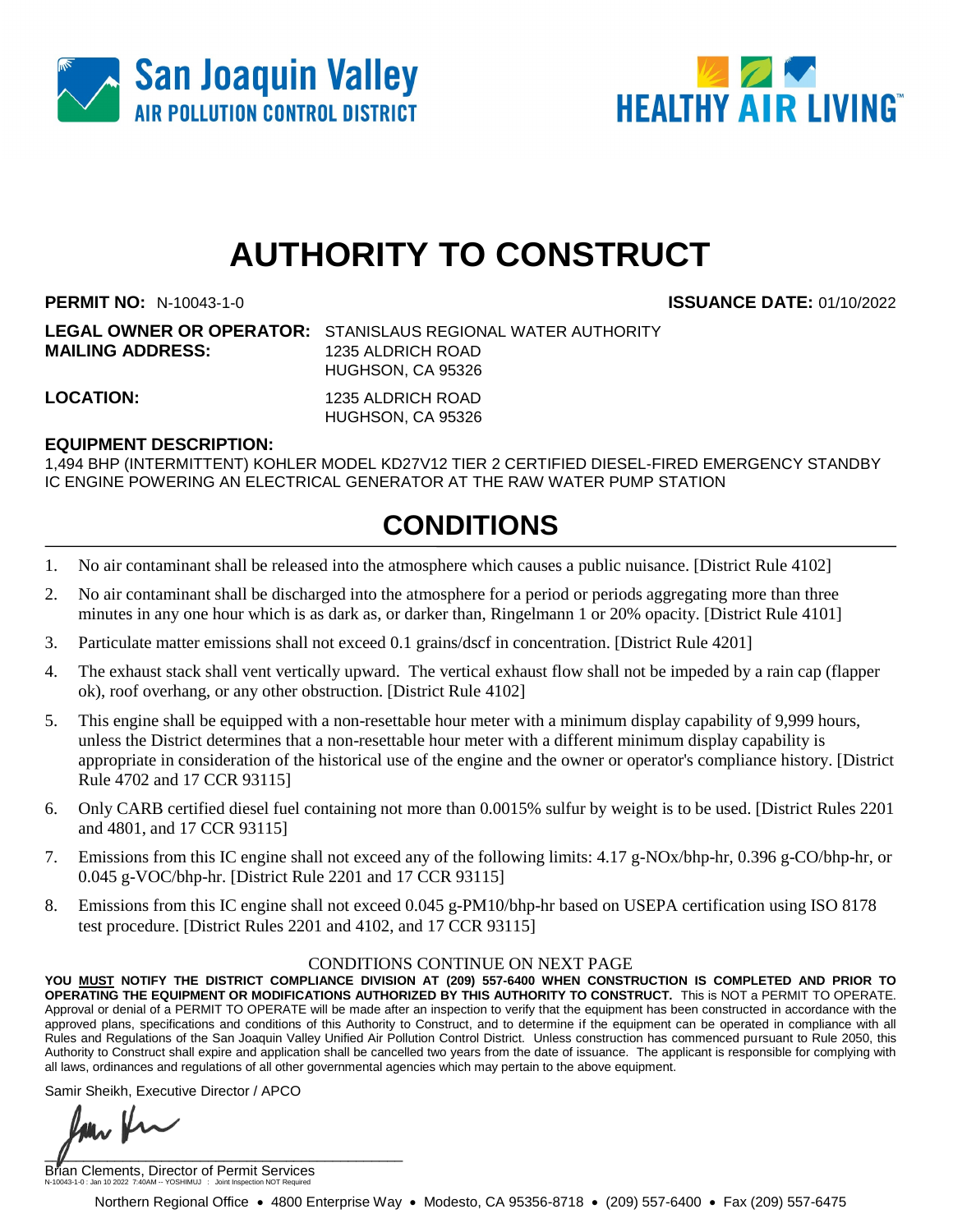Conditions for N-10043-1-0 (continued) Page 2 of 2

- 9. This engine shall be operated and maintained in proper operating condition as recommended by the engine manufacturer or emissions control system supplier. [District Rule 4702]
- 10. During periods of operation for maintenance, testing, and required regulatory purposes, the permittee shall monitor the operational characteristics of the engine as recommended by the manufacturer or emission control system supplier (for example: check engine fluid levels, battery, cables and connections; change engine oil and filters; replace engine coolant; and/or other operational characteristics as recommended by the manufacturer or supplier). [District Rule 4702]
- 11. An emergency situation is an unscheduled electrical power outage caused by sudden and reasonably unforeseen natural disasters or sudden and reasonably unforeseen events beyond the control of the permittee. [District Rule 4702 and 17 CCR 93115]
- 12. This engine shall not be used to produce power for the electrical distribution system, as part of a voluntary utility demand reduction program, or for an interruptible power contract. [District Rule 4702 and 17 CCR 93115]
- 13. The permittee shall maintain monthly records of emergency and non-emergency operation. Records shall include the number of hours of emergency operation, the date and number of hours of all testing and maintenance operations, the purpose of the operation (for example: load testing, weekly testing, rolling blackout, general area power outage, etc.) and records of operational characteristics monitoring. For units with automated testing systems, the operator may, as an alternative to keeping records of actual operation for testing purposes, maintain a readily accessible written record of the automated testing schedule. [District Rule 4702 and 17 CCR 93115]
- 14. This engine shall be operated only for testing and maintenance of the engine, required regulatory purposes, and during emergency situations. Operation of the engine for maintenance, testing, and required regulatory purposes shall not exceed 50 hours per calendar year. [District Rules 2201, 4102, and 4702, and 17 CCR 93115]
- 15. The permittee shall maintain monthly records of the type of fuel purchased. [District Rule 4702 and 17 CCR 93115]
- 16. All records shall be maintained and retained on-site for a minimum of five (5) years, and shall be made available for District inspection upon request. [District Rule 4702 and 17 CCR 93115]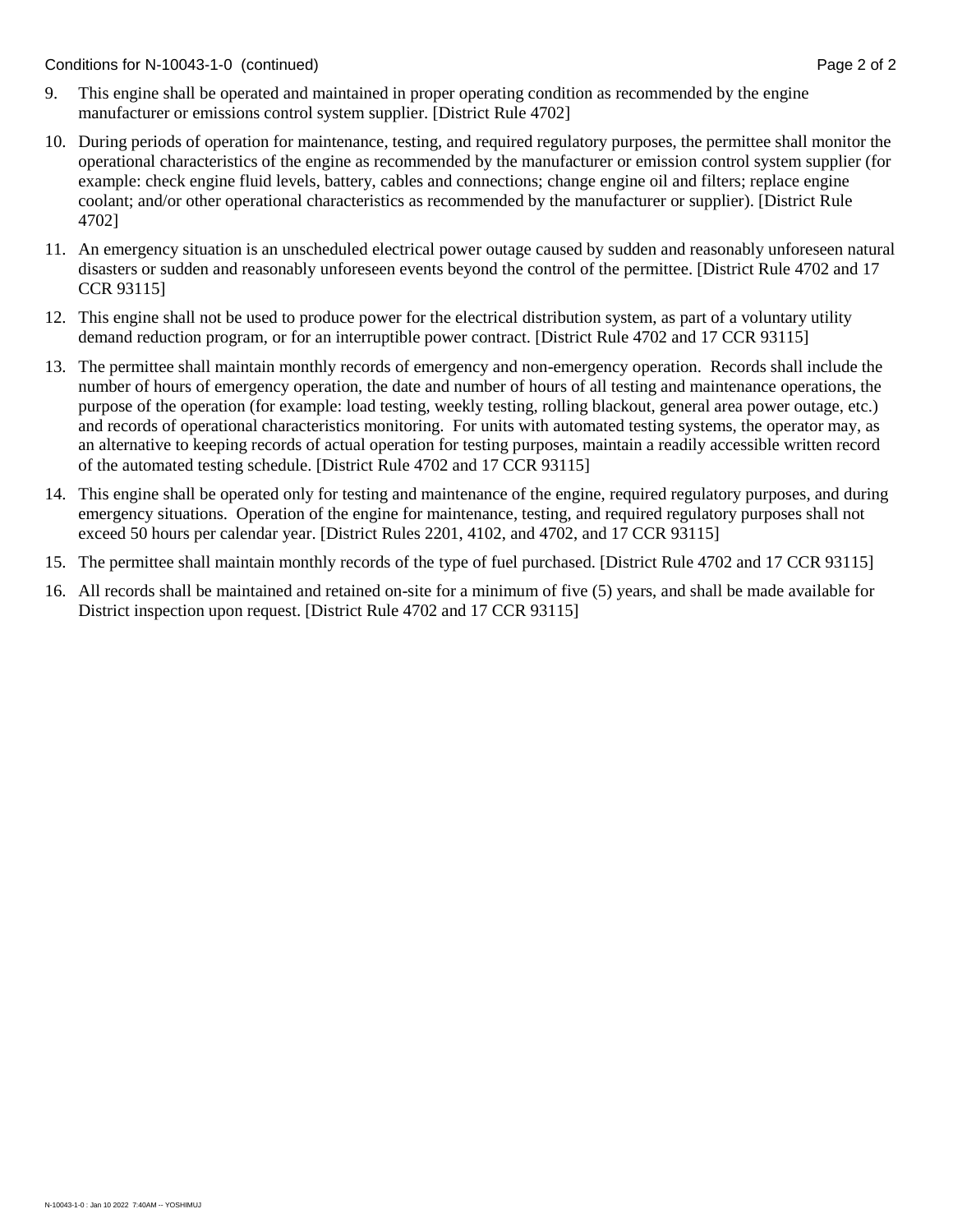



# **AUTHORITY TO CONSTRUCT**

**PERMIT NO:** N-10043-2-0 **ISSUANCE DATE:** 01/10/2022

**LEGAL OWNER OR OPERATOR:** STANISLAUS REGIONAL WATER AUTHORITY **MAILING ADDRESS:** 1235 ALDRICH ROAD HUGHSON, CA 95326

**LOCATION:** 1235 ALDRICH ROAD HUGHSON, CA 95326

### **EQUIPMENT DESCRIPTION:**

1,494 BHP (INTERMITTENT) KOHLER MODEL KD27V12 TIER 2 CERTIFIED DIESEL-FIRED EMERGENCY STANDBY IC ENGINE POWERING AN ELECTRICAL GENERATOR AT THE OZONE FACILITY TREATMENT PLANT

## **CONDITIONS**

- 1. No air contaminant shall be released into the atmosphere which causes a public nuisance. [District Rule 4102]
- 2. No air contaminant shall be discharged into the atmosphere for a period or periods aggregating more than three minutes in any one hour which is as dark as, or darker than, Ringelmann 1 or 20% opacity. [District Rule 4101]
- 3. Particulate matter emissions shall not exceed 0.1 grains/dscf in concentration. [District Rule 4201]
- 4. The exhaust stack shall vent vertically upward. The vertical exhaust flow shall not be impeded by a rain cap (flapper ok), roof overhang, or any other obstruction. [District Rule 4102]
- 5. This engine shall be equipped with a non-resettable hour meter with a minimum display capability of 9,999 hours, unless the District determines that a non-resettable hour meter with a different minimum display capability is appropriate in consideration of the historical use of the engine and the owner or operator's compliance history. [District Rule 4702 and 17 CCR 93115]
- 6. Only CARB certified diesel fuel containing not more than 0.0015% sulfur by weight is to be used. [District Rules 2201 and 4801, and 17 CCR 93115]
- 7. Emissions from this IC engine shall not exceed any of the following limits: 4.17 g-NOx/bhp-hr, 0.396 g-CO/bhp-hr, or 0.045 g-VOC/bhp-hr. [District Rule 2201 and 17 CCR 93115]
- 8. Emissions from this IC engine shall not exceed 0.045 g-PM10/bhp-hr based on USEPA certification using ISO 8178 test procedure. [District Rules 2201 and 4102, and 17 CCR 93115]

#### CONDITIONS CONTINUE ON NEXT PAGE

**YOU MUST NOTIFY THE DISTRICT COMPLIANCE DIVISION AT (209) 557-6400 WHEN CONSTRUCTION IS COMPLETED AND PRIOR TO OPERATING THE EQUIPMENT OR MODIFICATIONS AUTHORIZED BY THIS AUTHORITY TO CONSTRUCT.** This is NOT a PERMIT TO OPERATE. Approval or denial of a PERMIT TO OPERATE will be made after an inspection to verify that the equipment has been constructed in accordance with the approved plans, specifications and conditions of this Authority to Construct, and to determine if the equipment can be operated in compliance with all Rules and Regulations of the San Joaquin Valley Unified Air Pollution Control District. Unless construction has commenced pursuant to Rule 2050, this Authority to Construct shall expire and application shall be cancelled two years from the date of issuance. The applicant is responsible for complying with all laws, ordinances and regulations of all other governmental agencies which may pertain to the above equipment.

Samir Sheikh, Executive Director / APCO

 $\blacksquare$ 

Brian Clements, Director of Permit Services N-10043-2-0 : Jan 10 2022 7:40AM -- YOSHIMUJ : Joint Inspection NOT Required

Northern Regional Office • 4800 Enterprise Way • Modesto, CA 95356-8718 • (209) 557-6400 • Fax (209) 557-6475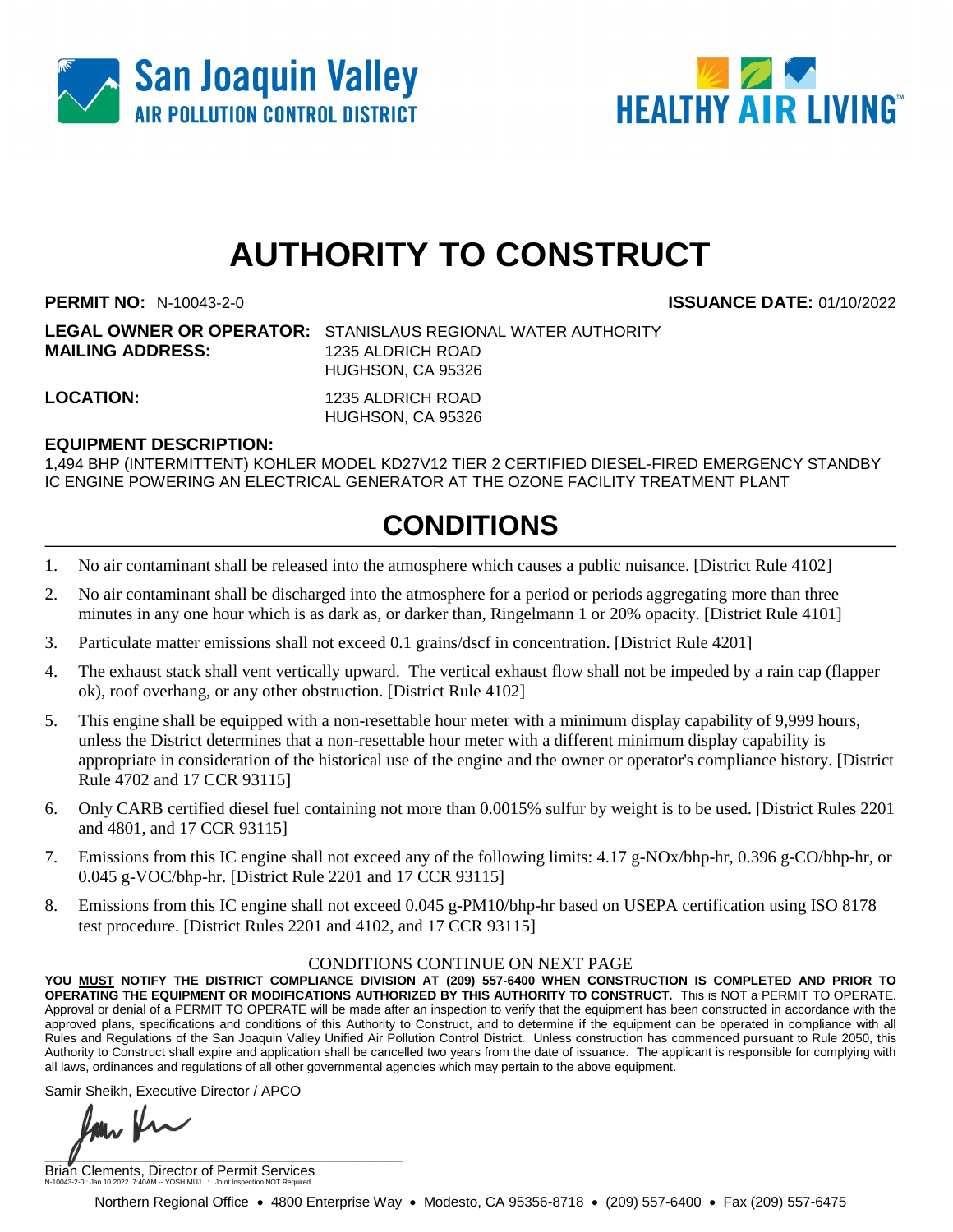Conditions for N-10043-2-0 (continued) Page 2 of 2

- 9. This engine shall be operated and maintained in proper operating condition as recommended by the engine manufacturer or emissions control system supplier. [District Rule 4702]
- 10. During periods of operation for maintenance, testing, and required regulatory purposes, the permittee shall monitor the operational characteristics of the engine as recommended by the manufacturer or emission control system supplier (for example: check engine fluid levels, battery, cables and connections; change engine oil and filters; replace engine coolant; and/or other operational characteristics as recommended by the manufacturer or supplier). [District Rule 4702]
- 11. An emergency situation is an unscheduled electrical power outage caused by sudden and reasonably unforeseen natural disasters or sudden and reasonably unforeseen events beyond the control of the permittee. [District Rule 4702 and 17 CCR 93115]
- 12. This engine shall not be used to produce power for the electrical distribution system, as part of a voluntary utility demand reduction program, or for an interruptible power contract. [District Rule 4702 and 17 CCR 93115]
- 13. The permittee shall maintain monthly records of emergency and non-emergency operation. Records shall include the number of hours of emergency operation, the date and number of hours of all testing and maintenance operations, the purpose of the operation (for example: load testing, weekly testing, rolling blackout, general area power outage, etc.) and records of operational characteristics monitoring. For units with automated testing systems, the operator may, as an alternative to keeping records of actual operation for testing purposes, maintain a readily accessible written record of the automated testing schedule. [District Rule 4702 and 17 CCR 93115]
- 14. This engine shall be operated only for testing and maintenance of the engine, required regulatory purposes, and during emergency situations. Operation of the engine for maintenance, testing, and required regulatory purposes shall not exceed 50 hours per calendar year. [District Rules 2201, 4102, and 4702, and 17 CCR 93115]
- 15. The permittee shall maintain monthly records of the type of fuel purchased. [District Rule 4702 and 17 CCR 93115]
- 16. All records shall be maintained and retained on-site for a minimum of five (5) years, and shall be made available for District inspection upon request. [District Rule 4702 and 17 CCR 93115]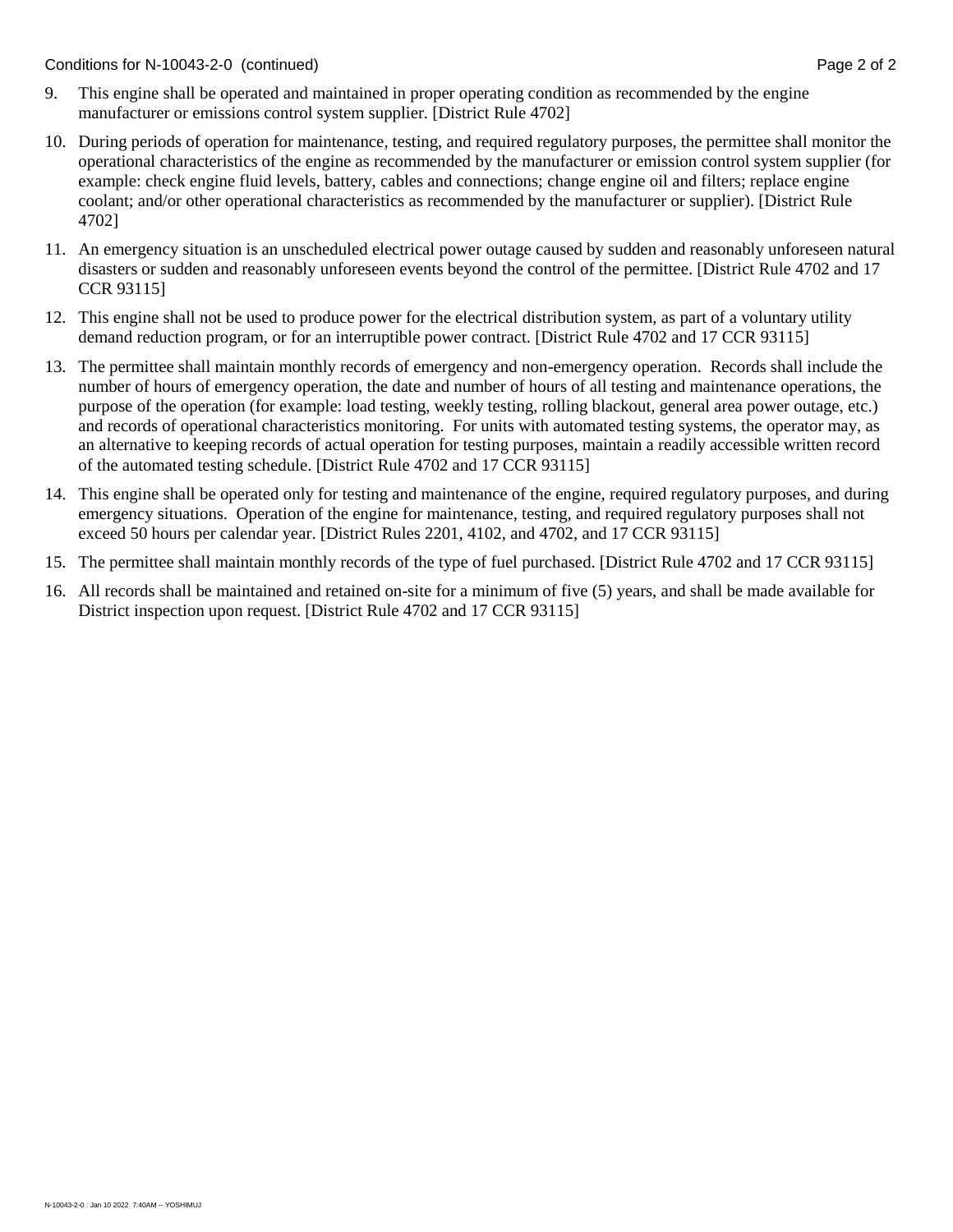



# **AUTHORITY TO CONSTRUCT**

**PERMIT NO:** N-10043-3-0 **ISSUANCE DATE:** 01/10/2022

**LEGAL OWNER OR OPERATOR:** STANISLAUS REGIONAL WATER AUTHORITY **MAILING ADDRESS:** 1235 ALDRICH ROAD HUGHSON, CA 95326

**LOCATION:** 1235 ALDRICH ROAD HUGHSON, CA 95326

### **EQUIPMENT DESCRIPTION:**

1,881 BHP (INTERMITTENT) MITSUBISHI MODEL S12R-Y2PTAW-1 TIER 2 CERTIFIED DIESEL-FIRED EMERGENCY STANDBY IC ENGINE POWERING AN ELECTRICAL GENERATOR AT THE FINISHED WATER PUMP STATION TREATMENT PLANT

# **CONDITIONS**

- 1. No air contaminant shall be released into the atmosphere which causes a public nuisance. [District Rule 4102]
- 2. No air contaminant shall be discharged into the atmosphere for a period or periods aggregating more than three minutes in any one hour which is as dark as, or darker than, Ringelmann 1 or 20% opacity. [District Rule 4101]
- 3. Particulate matter emissions shall not exceed 0.1 grains/dscf in concentration. [District Rule 4201]
- 4. The exhaust stack shall vent vertically upward. The vertical exhaust flow shall not be impeded by a rain cap (flapper ok), roof overhang, or any other obstruction. [District Rule 4102]
- 5. This engine shall be equipped with a non-resettable hour meter with a minimum display capability of 9,999 hours, unless the District determines that a non-resettable hour meter with a different minimum display capability is appropriate in consideration of the historical use of the engine and the owner or operator's compliance history. [District Rule 4702 and 17 CCR 93115]
- 6. Only CARB certified diesel fuel containing not more than 0.0015% sulfur by weight is to be used. [District Rules 2201 and 4801, and 17 CCR 93115]
- 7. Emissions from this IC engine shall not exceed any of the following limits: 4.00 g-NOx/bhp-hr, 0.448 g-CO/bhp-hr, or 0.418 g-VOC/bhp-hr. [District Rule 2201 and 17 CCR 93115]

#### CONDITIONS CONTINUE ON NEXT PAGE

**YOU MUST NOTIFY THE DISTRICT COMPLIANCE DIVISION AT (209) 557-6400 WHEN CONSTRUCTION IS COMPLETED AND PRIOR TO OPERATING THE EQUIPMENT OR MODIFICATIONS AUTHORIZED BY THIS AUTHORITY TO CONSTRUCT.** This is NOT a PERMIT TO OPERATE. Approval or denial of a PERMIT TO OPERATE will be made after an inspection to verify that the equipment has been constructed in accordance with the approved plans, specifications and conditions of this Authority to Construct, and to determine if the equipment can be operated in compliance with all Rules and Regulations of the San Joaquin Valley Unified Air Pollution Control District. Unless construction has commenced pursuant to Rule 2050, this Authority to Construct shall expire and application shall be cancelled two years from the date of issuance. The applicant is responsible for complying with all laws, ordinances and regulations of all other governmental agencies which may pertain to the above equipment.

Samir Sheikh, Executive Director / APCO

 $\blacksquare$ 

Brian Clements, Director of Permit Services N-10043-3-0 : Jan 10 2022 7:40AM -- YOSHIMUJ : Joint Inspection NOT Required

Northern Regional Office • 4800 Enterprise Way • Modesto, CA 95356-8718 • (209) 557-6400 • Fax (209) 557-6475